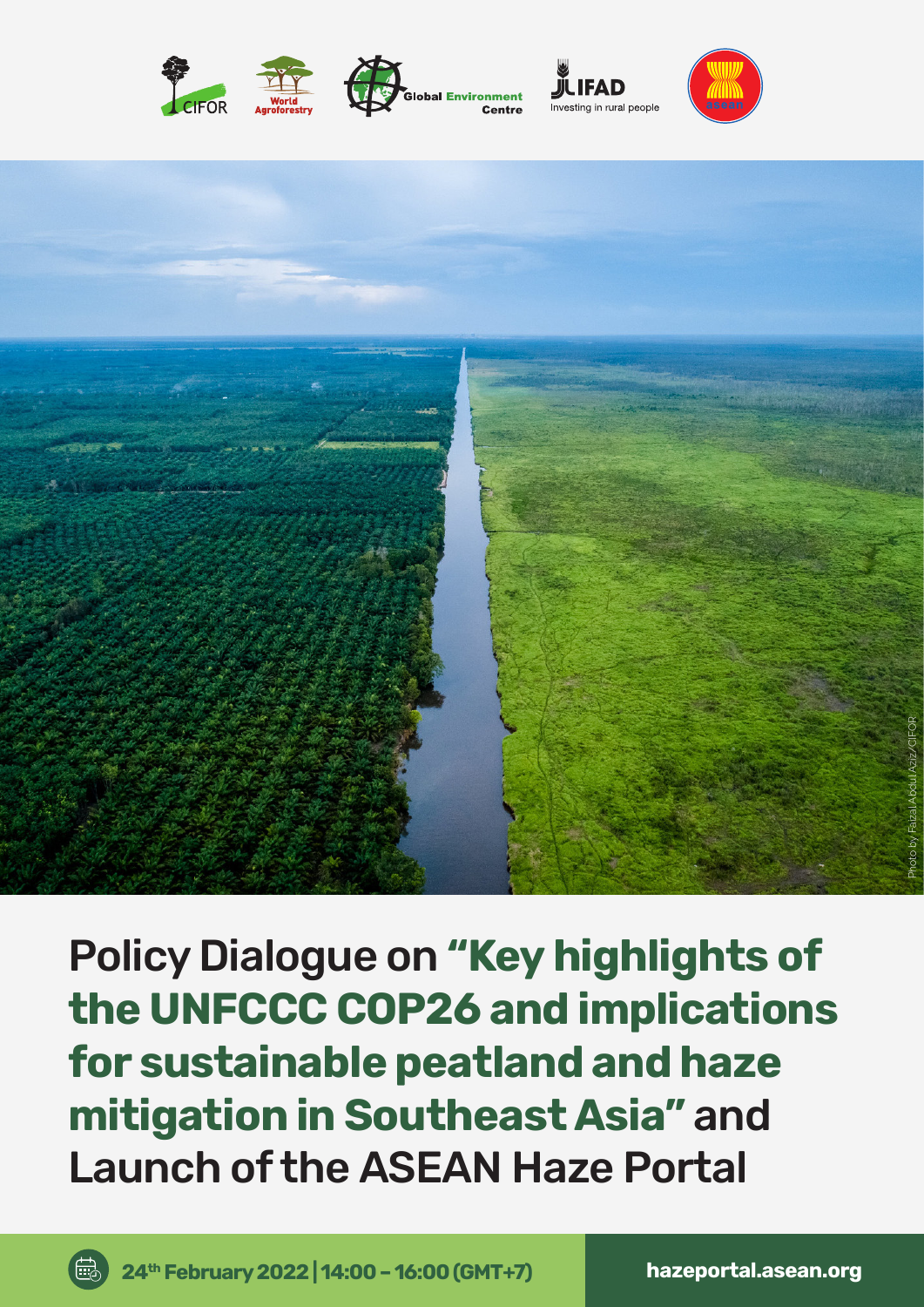# **POLICY DIALOGUE**

#### **Background**

**2**

The UNFCCC 26<sup>th</sup> Conference of Parties (COP26) in Glasgow has concluded with the spotlight falling on discussions towards achieving net-zero greenhouse gas (GHG) emissions by 2050 and enhancing ambition of emission reductions by 2030. More than 130 countries have pledged or are discussing ways to meet net-zero emissions targets<sup>1</sup>. According to the ASEAN State of Climate Change Report published in October 2021, ASEAN Member States (AMS) will work collaboratively towards achieving the ASEAN 2050 net zero transition targets<sup>2</sup>. Many AMS have yet to set any specific target for net zero-emission; several are working hard to redesign their policies to meet the Nationally Determined Contribution (NDC) targets<sup>34</sup>. Singapore<sup>5</sup> and Malaysia<sup>6</sup> have announced an ambitious plan to achieve carbon neutrality as early as 2050, while Indonesia plans to achieve net-zero emissions (NZE) by 2060 or sooner7 . In addition, Lao PDR also shared a conditional GHG emission reduction target reaching net-zero in 20508, Cambodia gave an aspirational official emission reduction scenario reaching net-negative by 20309 . With a broad range of target years, each ASEAN country is outpacing ASEAN's regional goal for mitigation.

ASEAN's deforestation, peatland and forest fire, and haze have become one of major emission sources in the region, while the recent severe floods hitting the Philippines and Malaysia as well as droughts in the Mekong Sub-region are reminders of the climate change vulnerabilities. ASEAN will only be able to reach its target of net carbon neutrality by 2050 if its forests and peatlands stop emitting GHG and become a major sink for carbon. In the ASEAN region, which is highly vulnerable to climate risks, climate change adaptation challenges cannot be delinked from mitigation efforts. The key action for developing countries to tackle climate change is

shifting the negotiations from a generic discussion of carbon emissions and climate towards the tangible benefits of moving from a linear to a circular society, where the smart reuse of resources creates a competitive economy<sup>10</sup>. The future action for climate actions should engage the community, and highlight the real benefits of a low carbon future with lower initial investment costs. As countries are struggling to restore the pandemic battered economies, resetting policy measures towards climate actions is a oncein-a-generation opportunity to simultaneously implement complex reforms requiring technology, regulatory policy, and financing innovations.

Peatlands in the ASEAN member states make up around 40% of global tropical peatlands<sup>11</sup> and are among the most biologically diverse peatland ecosystems on Earth, storing up to 15% of all carbon on only 0.17% of global land area<sup>12,13</sup>. ASEAN is strategically positioned to actively contribute to the global climate change mitigation efforts through its regional policies such as the ASEAN Agreement on Transboundary Haze Pollution (AATHP), ASEAN Peatland Management Strategy (APMS), and the Roadmap on ASEAN Cooperation Towards Transboundary Haze Pollution Control with Means of Implementation (ASEAN Haze-Free Roadmap).

In the ASEAN Peatland Partner Side Events at the Peatland Pavilion at COP26, representatives of AMS as well as the ASEAN Peatland Partners shared their experiences, innovative technologies and mechanisms that present the catalytic role of these initiatives have played in leveraging a large-scale programme, focusing on making remarkable improvements in sustainable peatland management that would significantly contribute to climate change adaptation and mitigation. MAHFSA organized two side-events at the COP26 Peatland Pavilion on (i) Importance of ASEAN peatlands in contributing to global climate change mitigation, with presentations from Indonesia GEF5-SMPEI and GEF6- IMPLI Project Director, Malaysia GEF6-SMPEM Project Director, Philippines, Thailand Laos; and (ii) Towards a Climate Adapted Southeast Asia through integrated peatland management, with opening remarks from IFAD Associate Vice President Mr. Donal Brown, presentations from PCU, CIFOR, GEC, GIZ and WRI.

<sup>1</sup> <https://www.un.org/en/climatechange/net-zero-coalition>

<sup>2</sup> [https://asean.org/wp-content/uploads/2021/10/ASCCR-e](https://asean.org/wp-content/uploads/2021/10/ASCCR-e-publication-Final-12-Oct-2021.pdf)[publication-Final-12-Oct-2021.pdf](https://asean.org/wp-content/uploads/2021/10/ASCCR-e-publication-Final-12-Oct-2021.pdf)

<sup>3</sup> [https://aseanenergy.org/asean-climate-action-a-review-of](https://aseanenergy.org/asean-climate-action-a-review-of-nationally-determined-contributions-ndcs-updated-in-2020/)[nationally-determined-contributions-ndcs-updated-in-2020/](https://aseanenergy.org/asean-climate-action-a-review-of-nationally-determined-contributions-ndcs-updated-in-2020/)

<sup>4</sup> <https://www4.unfccc.int/sites/NDCStaging/Pages/All.aspx>

<sup>5</sup> https://www.mfa.gov.sg/SINGAPORES-FOREIGN-POLICY/ International-Issues/Climate-Change

<sup>6</sup> https://www.argusmedia.com/en/news/2258221-malaysia-sets-2050-carbonneutral-goal

<sup>7</sup> https://climateactiontracker.org/countries/indonesia/

<sup>8</sup> https://www4.unfccc.int/sites/ndcstaging/PublishedDocuments/ Lao%20People%27s%20Democratic%20Republic%20First/NDC%20 2020%20of%20Lao%20PDR%20(English),%2009%20April%202021%20(1).pdf

<sup>9</sup> https://www4.unfccc.int/sites/ndcstaging/PublishedDocuments/ Cambodia%20First/20201231\_NDC\_Update\_Cambodia.pdf

<sup>10</sup> https://borneobulletin.com.bn/aiming-for-net-zero-emissions/

<sup>11</sup> ASEAN Secretariat. (2021). Final Review of the ASEAN Peatland Management Strategy 2006-2020. ASEAN: Jakarta.

<sup>12</sup> [https://www.wetlands.org/publications/global-peatland](https://www.wetlands.org/publications/global-peatland-assessment/)[assessment/](https://www.wetlands.org/publications/global-peatland-assessment/)

<sup>13</sup> Warren, M., Hergoualc'h, K., Kauffman, J.B. et al. (2017). An appraisal of Indonesia's immense peat carbon stock using national peatland maps: uncertainties and potential losses from conversion. Carbon Balance Manage 12, 12.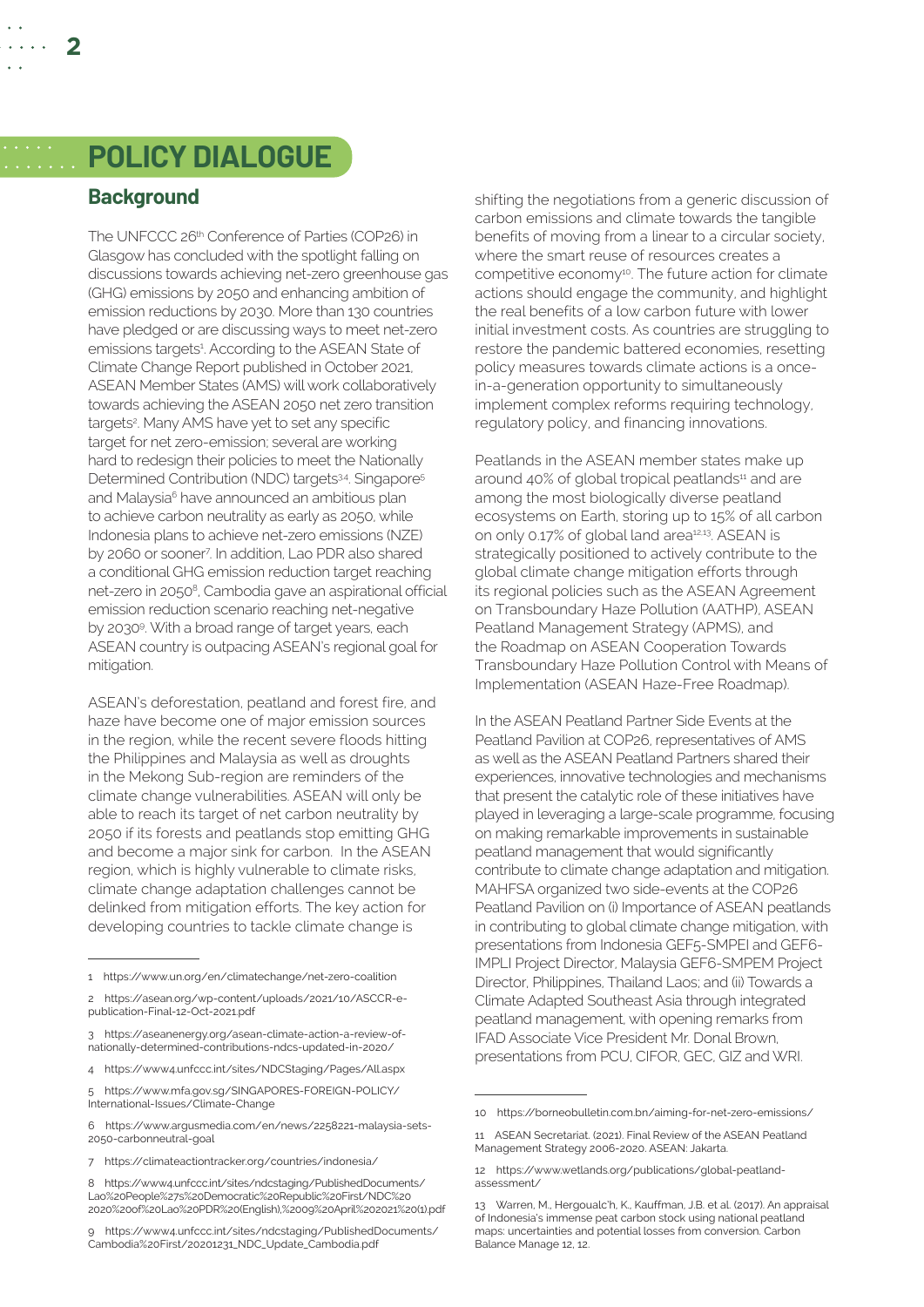CIFOR and GEC also presented at Indonesia Pavilion events respectively at side-events on: (i) Sustainable trade and peatland management for emissions reduction and community livelihoods, (ii) Indonesia experience: Multi platforms stakeholders partnership on conservation and sustainable management of Peatland ecosystem; and (iii) Indonesia Experience: Measuring CO2 Emission Reduction from Raising Peat Ground Water Level to Support the Sustainable Management of Peatland Ecosystem and NDC Achievement. Articles on these side-events were published on CIFOR Forest news pages<sup>14</sup>

In line with the above, the ASEAN Secretariat, in partnership with the MAHFSA Programme, will host a Post COP26 virtual Policy Dialogue on "Key Highlights of the UNFCCC COP26 and Implications for Sustainable Peatland and Haze Mitigation in Southeast Asia" which will be held on the 24th of February 2022 at 14:00 – 15:45 (GMT+7).

### **Objectives**

- **1. Inform ASEAN Member States (AMS) and relevant ASEAN Sectoral Bodies and other stakeholders on the highlights and targets from the UNFCCC COP26 related to peatland management and haze mitigation.**
- **2. Discuss the implications and potential opportunities, gaps and challenges for enhancing ASEAN peatlands, haze and climate policies and programmes.**
- **3. Brainstorm on next steps or strategies of ASEAN peatland partners as well as key concerned AMS to support their NDCs on peatland and haze prevention in relation to climate change mitigation and adaptation.**

# **LAUNCH of ASEAN HAZE PORTAL**

#### **Background**

The Workshop on Knowledge Products Development and Management of Sustainable Peatland and Haze Management was held on 20 February 2020 in Bogor, Indonesia. The workshop was organised by CIFOR as part of the implementation of MAHFSA Programme and attended by representatives from the ASEAN Peatland Partners, namely, CIFOR, GEC, GIZ of SUPA Component 1, the ASEAN Secretariat, and MAHFSA Programme Coordination Unit (PCU). The Workshop results recommends to establish a synchronised and coordinated approach for knowledge development and management of sustainable peatland and haze management in the ASEAN region. The Workshop among others, adopted the Terms of Reference (TOR) of the Coordination Group on Knowledge Products Development and Management for Sustainable Peatland and Haze Management (Knowledge Coordination Group or KCG); and agreed to develop an online platform/ repository that will serve as the ASEAN knowledge management platform on sustainable peatland and haze management.

Under the coordination of the KCG, the new website named ASEAN Haze Portal (**[https://hazeportal.](https://hazeportal.asean.org/) [asean.org/](https://hazeportal.asean.org/)**) was developed as a repository of knowledge products on peatlands and haze; to support enhancement of AMS' knowledge and coordination on issues related to peatland and haze management; and to serve as an online tool for collaborative exchange of information between relevant stakeholders of peatland and haze management in Southeast Asia.

The development of the ASEAN Haze Portal was completed in December 2021 and is ready to go live. An introduction of the website was done at the 2nd day ASEAN Peatland Partner Side Event at the Peatland Pavilion during the UNFCCC COP26 on 3 November 2021.

## **Target participants and audience of Policy Dialogue and Launch of ASEAN Haze Portal**

The following will be the target participants:

- Committee under the Conference of the Parties to the ASEAN Agreement on Transboundary Haze Pollution (COM AATHP)
- ASEAN Senior Officials on Environment (ASOEN)
- ASEAN Task Force on Peatlands (ATFP)

<sup>14</sup> Available at: https://forestsnews.cifor.org/75555/sustainabletrade-and-peatland-management-for-emissions-reduction-andcommunity-livelihoods?fnl=en; https://forestsnews.cifor.org/75056/ asean-peatlands-critical-in-mitigating-the-climate-crisis?fnl=